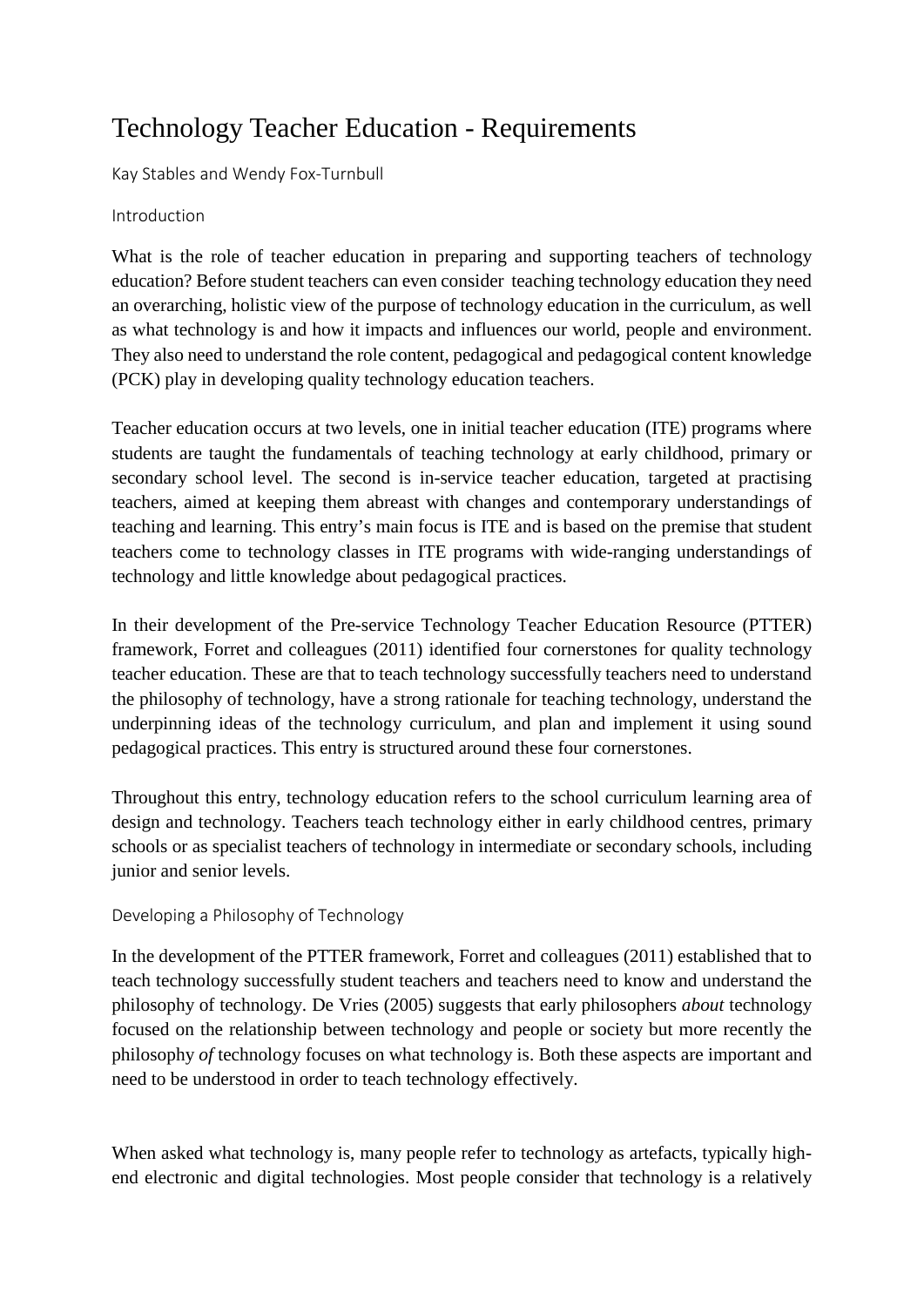recent phenomena. For successful teaching it is crucial to hold an holistic understanding of the nature of technology, which is considerably broader than these two ideas on their own.

Technology is an innate human endeavour. You only need to give a group of pre-school children a set of blocks and sticks and watch them build to understand this. Since the dawn of time humans have intervened in the natural world by designing and modifying their environment to make life easier or to increase their capability. They have identified and deployed a range of resources and materials to make tools and develop processes, and manipulated materials to solve practical problems. It involves identifying a specific problem or recognising an opportunity. Technologists (people who design and develop technologies) then undertake technological practice to develop an outcome to solve the identified problem or realise the recognised opportunity. It includes the development of artefacts or products, systems and processes.

However, fully understanding technology does not stop there. For example, as people become aware of a range of medical issues caused by exposure to certain materials, as global warming increases, and other environmental issues arise we begin to understand that people and technology are having a devastating impact of our planet and those who live within its bounds. Consider the technological innovation of plastic. Once it was hailed as a miracle material known for its strength, variety, flexibility and longevity. We are now understanding its longterm impacts on the environment. In response, many people are beginning to be more discerning about their use of plastic. Single-use supermarket plastic bags are being replaced with reusable fabric bags, paper straws are slowly returning, sandwiches are being wrapped in wax covered fabric and many of the plastics we do use are recycled. And these changes all involve technology. Technology is therefore not just about designing and making 'stuff'. Technology includes understanding the impacts technology has on people and the environment. Technologists need to understand that they should not always design and make anything. Understanding current and future environmental and societal impacts and implications are vital components of technology education.

The relationship between technology and society is complex; technology not only has direct impacts on the lives of humans, but in turn they influence technological development. Technology selection and use is influenced by culture. Take the simple example of washing the dishes. Although a simple task that many of us undertake on a daily basis, it is culturally bound and therefore influences the technological products and systems people engage with. Following a food technology lesson with a group of secondary ITE students, Wendy (one of the authors) reminded them to do the dishes. A student from India said to her,

"Here, you do the dishes in a funny way!"

"What do you mean?" she replied.

"Well, you fill a sink with hot water and dishwashing liquid and put all the dirty dishes in that water to wash them. When washed you dry them with a tea towel."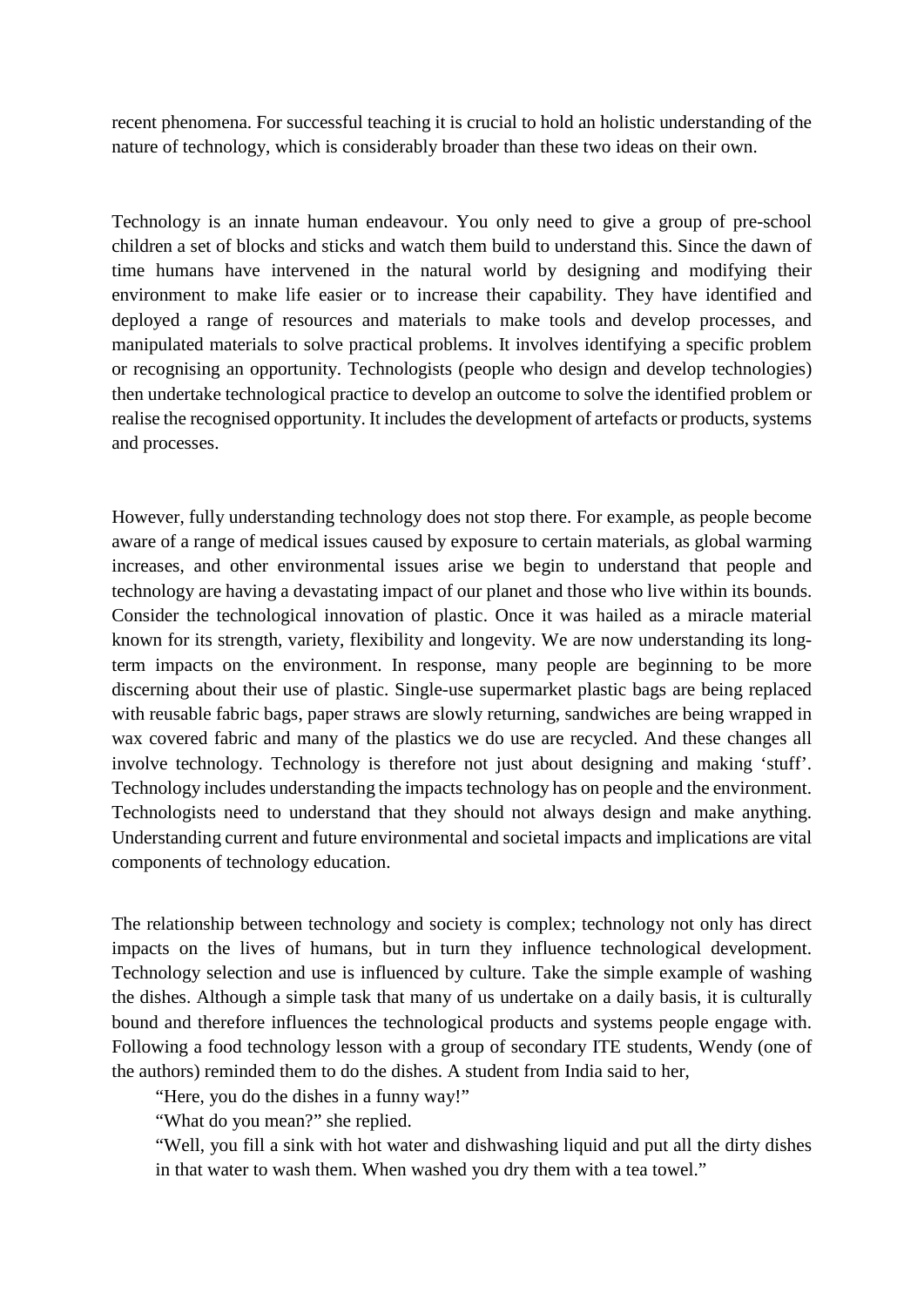"Isn't that how everyone one does the dishes?" Wendy asked.

"Oh no!" the student said, "In India where I am from we rinse all the plates under running warm water from a tap, put a little soap on each dish and again wash them under a warm running water. No tea towels, the dishes are then left on the bench to dry." Wendy pondered this response and then said,

"If I did that here I would use all the hot water and have to have a cold shower at night." The student smiled and replied, "Oh yes! Where I come from in India it is so hot that when I ran the tap the water was always warm."

Sharing this story with other ITE students has identified other culturally-situated stories of dish washing. In England dishes are often washed in a plastic basin in the kitchen sink, in others dishes are washed only once a day when water is delivered to the house. This story illustrates the integral relationship between culture and technology.

Understanding a Rationale for Teaching Technology

In the previous section we identify technology as an innate human endeavour. To pursue this endeavour, technological capability is required – the ability to envisage how the world might be different, and to take action to bring about that difference. As with other innate capabilities, such as our ability to communicate with language, we are born with a latent capability that has to be nurtured in order to flourish. Schools have the potential to develop this capability, ensuring that all children, whatever their life circumstances, are able to develop technological competence and confidence. Developing technological capability that allows young people to engage productively and creatively in the made-world should be seen as an entitlement, bringing both personal and societal benefits.

Providing for this entitlement through formal schooling highlights the importance of teachers having sound philosophical understandings of technology. This enables them to understand how cultural values and beliefs influence the technologies students engage with and therefore what technological outcomes their students could design and develop. This sound philosophical base assists teachers' understanding of the wealth of cultural knowledge students come to class with, thus facilitating culturally-responsive, inclusive practices. A rounded holistic technological capability allows children to believe that they have (or can acquire) knowledge and skill to design and create a specific technological outcome. But it is important that their knowledge and skills include the ability to critique - to make judgements about the impact of their proposed outcome and whether or not it *should* be created. Teachers need to recognise the intrinsic, personal value for a student in successfully engaging in technological practice alongside understandings of extrinsic realities such as economic, cultural, environmental and ethical impacts.

As indicated earlier, the word 'technology' encompasses a broad spectrum of knowledge and skills, from what are sometimes called primary, or first generation technologies (artefacts and processes that have existed from early civilisations, such as working by hand with wood, metal, textiles and food), to digital technologies that are now seen as a driver for the fourth industrial revolution. Supporting both intrinsic and extrinsic motivations, there is a strong rationale for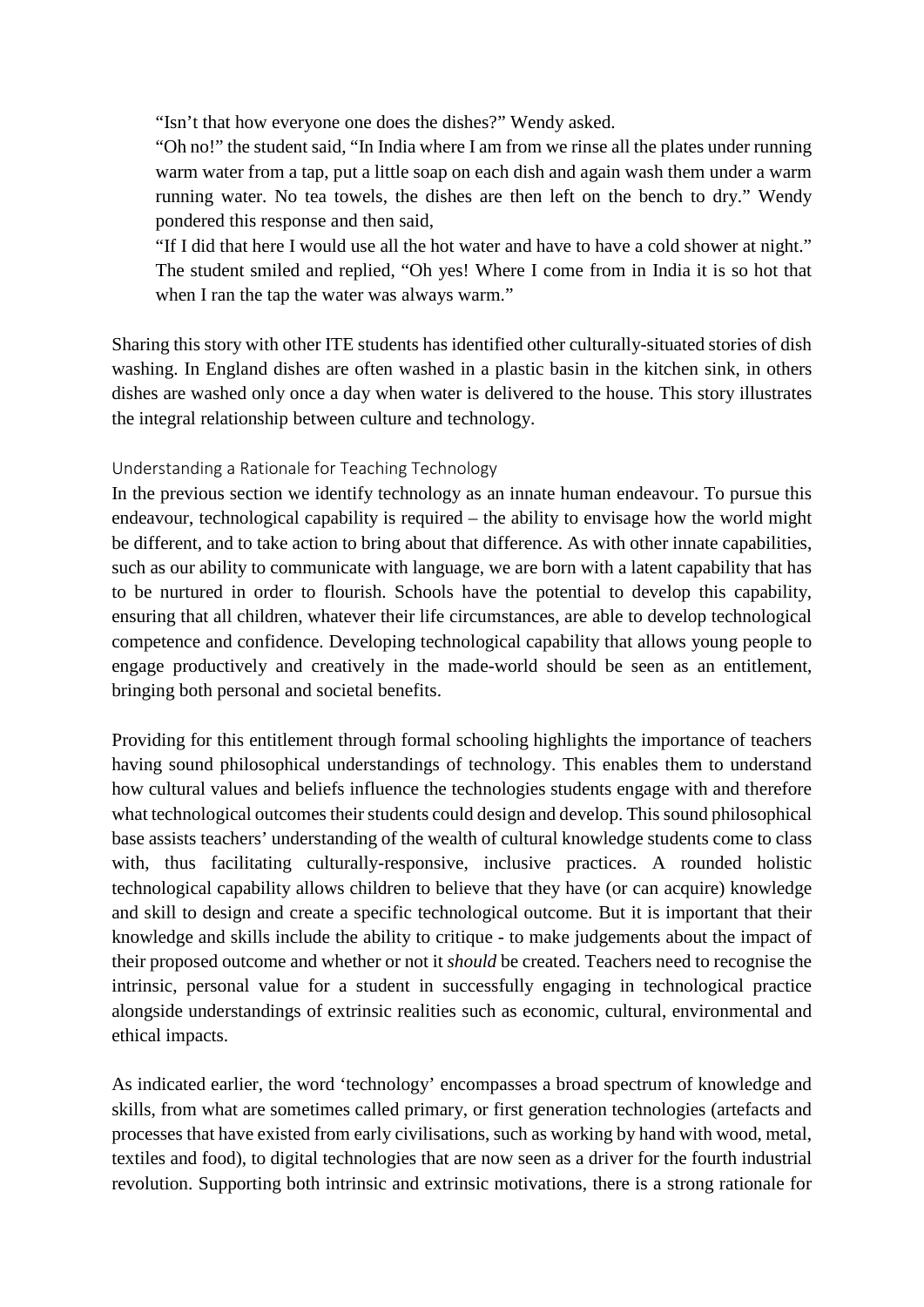an entitlement for young people to understand and engage with technologies across this spectrum. Worryingly, the experiences of physical making that stem from early technologies are being eroded by the digital, potentially causing what the weaver Anni Albers referred to as 'lop-sided' development as we lose the tactile experiences of making by hand.

Technology education has a unique place in schools to prevent such lop-sided growth. With the physical and digital worlds of making sitting alongside each other, they can be intertwined in technological activity affording young people opportunities to build an interconnected understanding of technological knowledge. Technological practice doesn't exist in a vacuum – there is always a 'real world' context, from innovating to deal with problems of global warming to exploiting an opportunity to use a new material that will make stronger, lighter sports equipment. Ensuring that school technological activities are embedded in real-world contexts allows for a further intertwining of knowledge. Teaching and learning technology exploits this wealth of learning opportunities. Where else in the curriculum does such possibility exist? But providing the richness that is possible depends on a clear vision of curriculum.

### Understanding the Curriculum

This entry discusses aspects of curriculum critical in planning and implementing technology education. Many but not all nations have included technology in their national curriculum. How it is situated varies. In some jurisdictions it is a learning area in its own right. In others in is combined with science. Some have a 'high tech' digital focus; some include food and textiles and others do not. Craft is closely related to technology in some curricula and in others technology is combined with engineering education.

Education policy is intended to influence education practice. Teachers need to understand their national or state curricula and the place that technology plays within it. They also need to understand teaching and learning theory that underpins that curriculum. In technology education effective pedagogy encompasses a number of critical elements, not necessarily unique to technology but particularly relevant given its practical-academic duality. Technology curricula world-wide focus on interaction and intervention in the made-world. Students' technology practice must be as authentic as practically possible to that of technologists. Technology education lends itself to future-focused inquiry-based approaches to teaching and learning. A critical aspect of successful teaching, especially in an inquiry-based program, is the need for teachers to be reflective practitioners, engaging in systematic and critical inquiry into their own and others' practice. Student teachers need to be taught the value of reflective practice and supported to develop capacity to do so. A goal of reflective practice is to ensure that teachers are providing the best education possible for every student. This involves reflection of their own practice in relation to students' learning. Student technological practice should therefore be based on design and development processes, while reflecting and acknowledging their own cultural knowledge, beliefs and values and that of their stakeholders and potential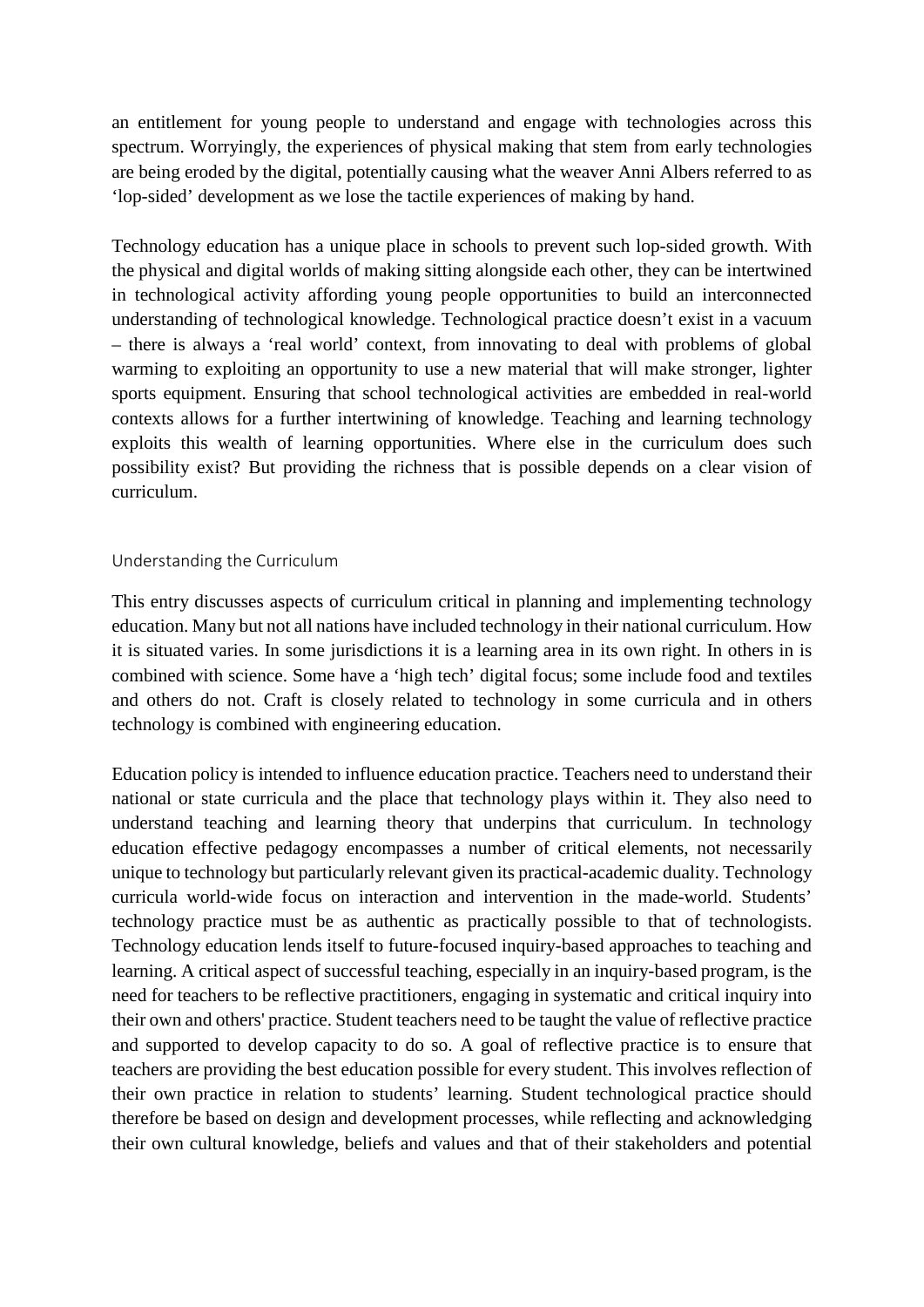end-users. In other words, learning contexts must consider appropriate and inclusive cultural practices.

Student teachers should also understand the impact the learning environment has on their ability to deliver technology. The technology learning environment reflects schools and teachers' philosophies about teaching and learning in technology. For example, if technology rooms are divided into different areas such as wood work, metal work, food, textiles or ICT, students quickly get the message that technology is made in one or other of the spaces and with specific predetermined materials. Rather, facilities based on a constructivist, inquiry-based model of learning could be structured in a way that facilitates flow and connection between specialist spaces, giving students the message that materials and processes used will depend on their project requirements rather than the "room" they happen to be in for that lesson. Technology teachers in early childhood and primary regularly work across a range of materials, areas and processes. Likewise, secondary technology teachers are increasingly finding themselves working across a range of the areas of technology such as foods, biotechnology, soft materials and textiles, resistant materials, digital technologies and control technologies. With the assistance of their teachers, students undertake technological practice using the specialist teacher knowledge, facilities, materials and processes required for each specific project.

Reviewing teaching and learning is an integral part of education. In technology an added complexity is the review of programs of work. Each technology area has associated specific skills and knowledge critical to enable students to develop quality technological outcomes in that area or across multiple areas. There are also generic skills and knowledge that are common across the areas of technology, such as designing and modelling. When planning and reviewing their classroom programs, teachers need to work together to ensure that generic skills are being developed and reinforced progressively as students move between authentic projects across multiple technological areas.

National curricula may assist or hinder this approach, as can school facilities, the philosophical beliefs and understandings of senior management in schools, and high stakes assessment requirements. However the greatest influence on students' ability to undertake authentic technology practice is that of the individual teacher. The next section explores ways to successfully implement future-focused technology education.

#### Implementing the Curriculum

In whatever context a person is becoming a technology teacher, whatever the nature of the local, provincial, state or national curriculum, their contribution will be what happens in their classroom. Early in this entry we pointed out the importance of student teachers developing understanding of the roles that both content and pedagogy play in providing quality learning and teaching experiences. This understanding will underpin effective teaching practices.

Effective teaching practices have common features across age groups and disciplinary borders,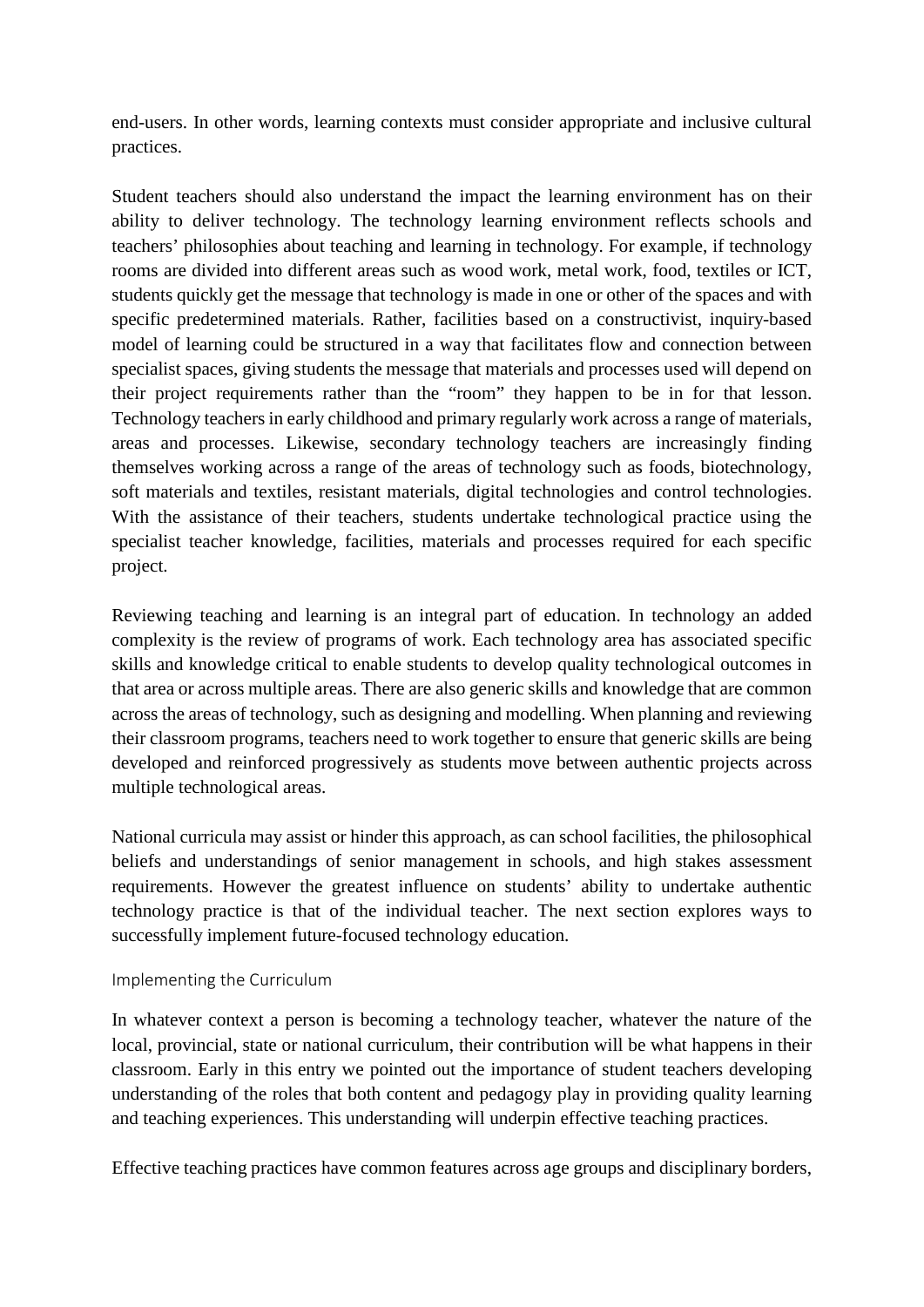but each discipline also has distinctive characteristics that affect learning and teaching. In outlining a rationale for teaching technology we highlight the extent to which technological endeavour is a feature of being human and that technology education develops capability in bringing together knowledge, skills, and dispositions (including the development of criticality) to envisage, design and create artefacts, systems and environments. Developing this capability is not straightforward as the contexts in which such capability is developed can be complex. Kimbell and Perry (2001) highlight the distinctiveness of technology education, focusing specifically on three interrelated aspects. The first is that activity is based in projects where ideas are developed to meet a need, take advantage of an opportunity, and create something new. Second, at the centre of projects are 'wicked' tasks that are complex, full of competing priorities and uncertainties and that have no right or wrong answers, just outcomes seen as better or worse depending on the viewpoint taken. These first two distinctive features then impact on the third: that the knowledge and skills needed are derived from the task, not predefined in advance. Taken together, these provide insights into why technology education requires students to engage in authentic 'real world' challenges. They also indicate the challenges for new teachers in implementing an effective technology curriculum.

Successful implementation of a curriculum depends on planning, enacting and reflecting on teaching and learning experiences at three levels: a macro level (overarching aims and approaches), a meso level (pedagogic approaches that can be applied to achieve aims) and a micro level (specifics of a single learning experience or lesson). For student teachers it can be difficult to see the wood for the trees when beginning to implement a technology curriculum, holding both the big picture and the small details together in a coherent manner. Educators and researchers in technology education have created a range of frameworks to support practice. Three are outlined below.

The first is an overarching framework for learning and teaching that is compatible with the distinctive nature of technological activity. Claxton, Lucas and Spencer (2012) took the concept of 'studio' teaching as providing seven key dimensions to consider in creating an effective learning environment. Each dimension is set on a continuum that enables both planning and reflecting on teaching practices. The first of these is the role of the teacher – at one end of the continuum the teacher is didactic, at the other facilitative – with a more facilitative role matching a studio teaching concept. Their further dimensions speak to the nature of activities. Are they authentic or contrived? How is time organised – is it extended or bell-bound? How is space organised, like a workshop or classroom? What are the levels of interaction – do students work in groups or individually? How visible are the learning and teaching processes? And is the role of the student self-managed or directed? The concept of the facilitative, authentic, extended workshop environment with high visibility of processes and self-managed students may seem like an ideal, but the dimensions in the framework provide lenses to plan and reflect on learning experiences, while the continuum for each allows for decision making about where on a continuum it would be appropriate to place an activity in order to meet the immediate needs and opportunities for teaching.

The second framework looks at the pedagogic purpose, actions and tools of a learning and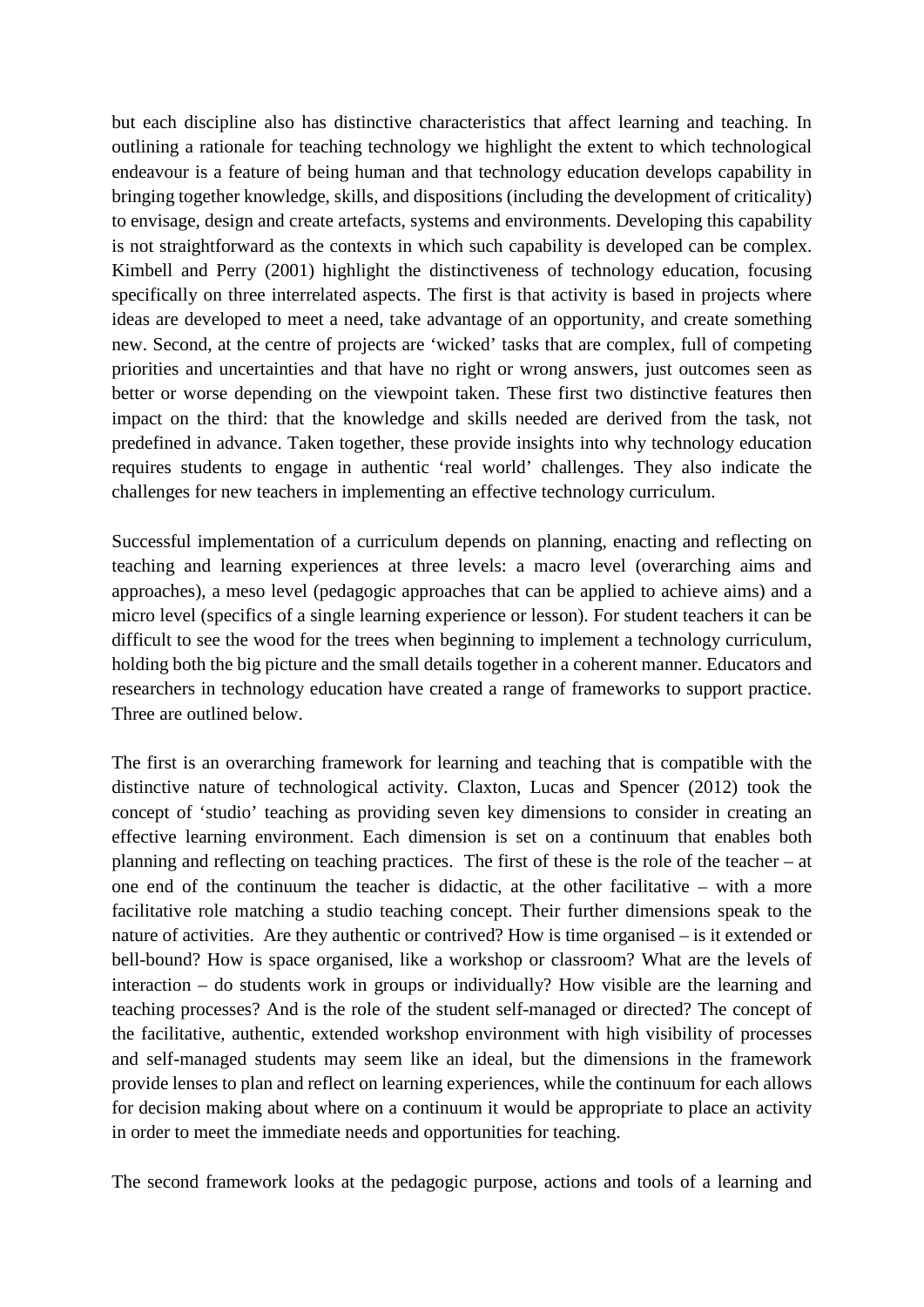teaching episode – what would be most helpful for a student to do at any given point in their project. Stables (2019) suggests that these purposes can be focused in a number of ways. In order to move their project forward does the student need to speculate about possibilities, create images or models of their ideas, critique their existing ideas, find some new knowledge, learn a new skill, explore materials or maybe collaborate with others? Once the purpose of the next step is identified, a teacher can consider the pedagogic actions that could be taken. For example, if students are critiquing their existing ideas the pedagogic action could be to identify the values to be considered. Pedagogic tools that could help might include creating a user profile, simulating a role play of their product in use, or building scenarios of different people using their ideas.

The first two frameworks provide structures for overarching planning. The third looks much more specifically at learning outcomes in the context of technology education. Jones and Moreland (2004) drew on previous work identifying four categories of specific learning outcomes that when integrated in technological projects, enhance technological literacy: technological concepts, procedures, societal aspects and technical skills. Their research showed that the framework helped teachers achieve balance within lessons and also supported ways in which teachers could plan for progression and assessment on a lesson-by-lesson basis. In addition, the framework gave teachers a basis for sharing and discussing how they implemented the curriculum with colleagues using the same framework.

These three frameworks are not the only ways to structure and implement a curriculum, but they provide key features that create a set of lenses to consider the overall approach to structuring learning, making decisions about pedagogic actions and creating balance in what is being learned.

### Conclusion

This entry has set out introductory and fundamental ideas necessary for developing teachers of technology who have sound philosophical and theoretical understandings of technology education. These include knowing and understanding the nature of technology, the rationale for teaching technology in all schools, the nature and purposes of curriculum in technology education and approaches to implementing such a curriculum. See Reinsfield, this volume, for a discussion about the tensions that can arise around best practice in ITE, Lee for some of the issues that need to be addressed, and Boodhoo for thoughts regarding assessment. Atkinson, Buntting and Reinsfield, de Vries, Gumaelius & Engström, Ritz, Seery, and Williams and Pagram outline the challenges for technology teacher education in England, New Zealand, The Netherlands, Sweden, USA, Ireland and Australia. Together, these entries provide a spectrum of insight into how technology teacher education has developed in a range of international contexts, presenting a diverse richness of ideas and approaches to inform teacher and teacher educator practice.